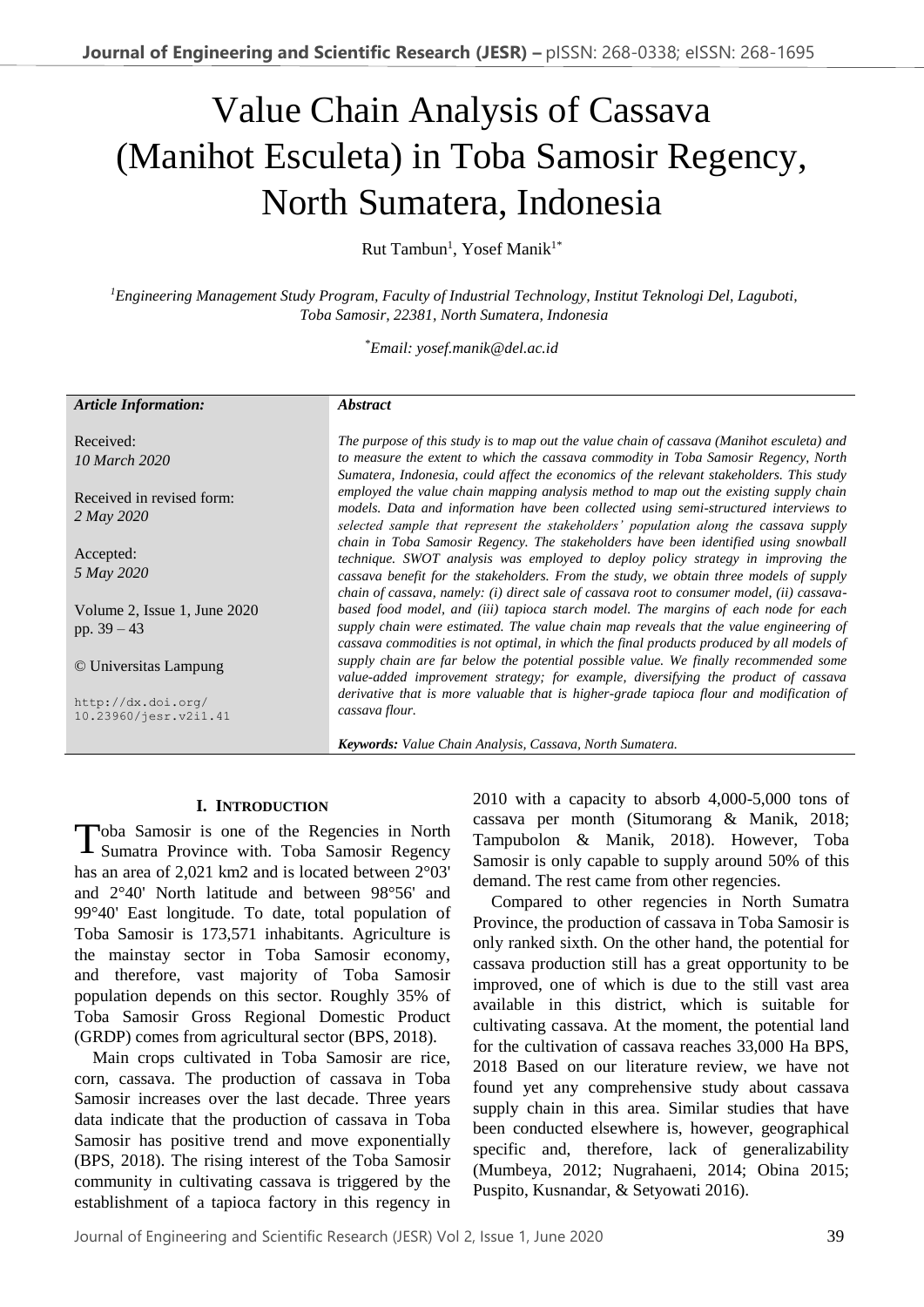Noting that the demand for cassava continues to increase and the land use suitable for cassava production in Toba Samosir is still not optimal and can be improved, the study of cassava supply chain management is very important. This study aims to map out the value chain of cassava in Toba Samosir and to assess the extent to which the cassava commodity could affect the economics of the relevant stakeholders. In order to reach the objective, it is important to first identify the stakeholders and to analyze their role in along the value chain. At the end, the policy strategy in improving the benefit of cassava for the stakeholders that will be useful for policy makers will be deployed.

## **II. MATERIALS AND METHODS**

This study employed the value chain analysis method to map out the existing supply chain models (Chopra & Meindl, 2001). Value chain analysis refers to a series of activities required to present a product or service starting from a conceptual stage, followed by several stages of production, to delivery to endconsumers and destruction after their use (Porter, 1985; Kalpinsky & Morris, 2000; Lu, 2011). Data and information for this analysis were collected using semi-structured interviews to selected sample that represent the stakeholder's population along the cassava supply chain in Toba Samosir Regency. The stakeholders were identified using snowball technique. Based on snowball technique, 48 respondents were obtained, consisting of 30 farmers, 10 middlemen, 7 retail traders and 1 tapioca industry. The interviews were conducted between February and July 2018.

Prior to conducting the value chain analysis, an indepth analysis of stakeholders was first carried out. This stakeholder analysis is a systematic process in collecting and analyzing qualitative information aiming to determine who must be taken into account when developing and or implementing a policy or program (Golder & Gawler, 2005). Through this analysis, the identified stakeholders would then be classified into four groups based on their importance and influence in the value chain, namely key player, subject, context setter, and the crowd (Schmeer, 1999). SWOT analysis was employed to deploy managerial strategy in improving the cassava benefit for the stakeholders. Through SWOT analysis, internal factors such as strength and weakness and external factors such as opportunity and threat that influence the cassava supply chain were analyzed.

## **III. RESULTS AND DISCUSSIONS**

Detail information regarding the manuscript

preparation is presented below.

## *A. Stakeholder Identification*

Stakeholders are all the individuals or bodies inside or outside the cassava value chain in Toba Samosir, which directly affects the value chain's action. The first step in the stakeholder analysis is to identify entities that could have an interest and power in influencing the cassava value chain. Based on observations and interviews that have been conducted on the entire cassava value chain actors in Toba Samosir, stakeholders were identified and described in Error! Reference source not found.. The main actors are: (a) Farmers; these are the cultivator of cassava. Based upon the contribution of cassava production to their household income, farmers can be divided into two types: those who plant cassava as a main crop and those who grow cassava as a side crop. Most of the farmers fall into the latter type. (b) Middlemen; they are the intermediaries between farmers and retailer or consumer. The middlemen usually collect cassava root to the farmers and then bring it to market. (c) Retailer; they are the distributor of cassava to the end user, usually in in relatively small quantities for use or consumption rather than for resale. The cassava is supplied to retailer by middlemen. (d) The tapioca industry; PT Hutahaean is the only one tapioca industry that absorbs cassava from Toba Samosir. (e) Consumers; the end users of cassava. (f) Government; in this case is the Regency Government of Toba Samosir. (g) Workers; Those who work along the supply chain, e.g. tapioca factory workers and farming casual daily labors. (h) Suppliers; those who supply the materials needed for farming, mainly fertilizer. (i) Financing institution; those who provide financial services for farmers.

After identifying the stakeholders and their characteristics in terms of role, motivation, nature, interest and power of the stakeholders, the identified stakeholders are classified into four groups, namely key players, subject, context setter, and the crowds. Key players are those became or are a part of the context and can significantly influence the value chain. Subjects are those who are interested in current and future supply chain's actions—hence they will intend to influence it—nevertheless, they cannot gain a sufficient influence. Context setters are independent players who can significantly influence the context in which the strategy has to function, and yet they do not have a material interest in the supply chain. The crowds are bystanders who are not anyhow important for stakeholder analysis. The stakeholders classified as follow:

(1) Key players; : the tapioca industry (i.e. PT Hutahaean), cassava farmers; (2) Subject: government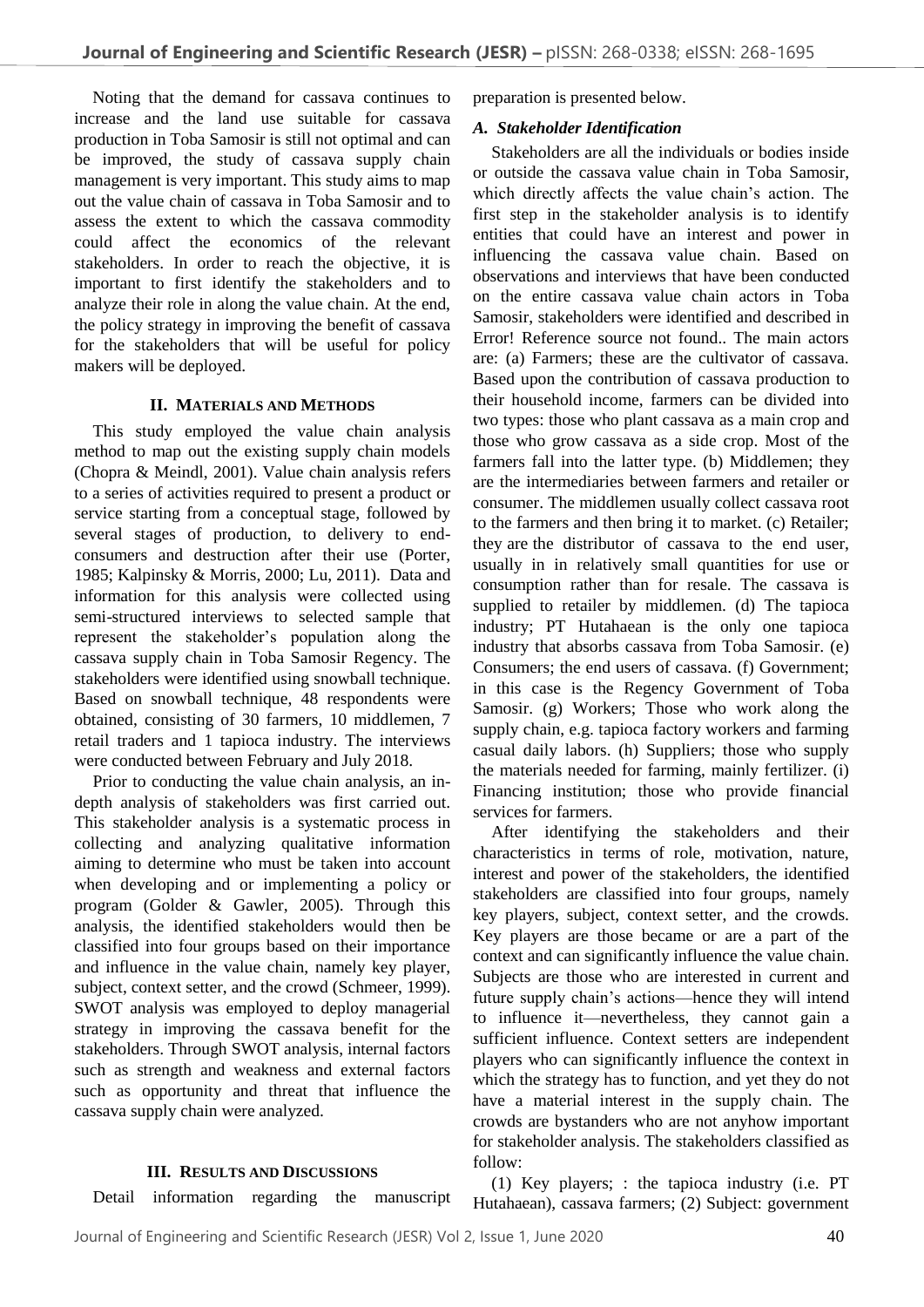(i.e. Toba Samosir regency), tapioca consumers;

(3) Context setter: middlemen, suppliers, financial institutions;

(4) The crowds: retailers, cassava consumers, workers.

#### *B. Value Chain Mapping*

Based on observations and interviews with cassava value chain actors, three models of supply chains

were obtained. The three models of supply chain of cassava are (i) direct sale of cassava root to consumer model, (ii) cassava-based food model, and (iii) tapioca starch model. Figure. 1 depicts the schematic diagrams for the three models.

The simplest supply chain model is (i) direct sale of cassava root to consumer model. This model involves of three nodes namely farmers, retailers and consumers. Small traders act as intermediaries between farmers and consumers. In this supply chain model, cassava has a low final economic value. This is because the cassava does not undergo further transformation and is only used as human consumption or animal feed. It is estimated that around 2% of cassava supply in Toba Samosir regency goes into this model.

The next supply chain model is (ii) cassava-based food model. This model involves four nodes, namely farmers as suppliers of raw materials, middlemen as collectors of cassava from various farmers, confectioners whose role is to process into processed food who also act as food vendor for processed cassava products to consumers, and consumers act as users of the final product. In this supply chain there is a slight increase in the economic value of cassava, because it has undergone further processing. Around 6% of cassava supply in Toba Samosir falls under this Model.

The last existing model is (iii) tapioca starch model. This model is the most complex supply chain of all existing supply chains. There are eight nodes involved in this model, namely farmers, middlemen, tapioca pant, distributors, industries with tapioca flour raw materials, retailers and consumers. In this supply chain model, cassava undergoes the highest transformation of economic value compared to the previous supply chain model. Around 92% of cassava supply in Toba Samosir falls under this Model.



**Figure 1.** Models of Cassava Supply Chain in Toba Samosir.

#### *C. Return Cost Ratios*

In order to quantify the change in value experienced by cassava at each node in each supply chain model and from there added value will be calculated, the estimation process has been carried out with data obtained through interviews with each relevant stakeholder. Hayami method was employed as the methodology used in quantifying the value added (Hayami et al., 1986). Tables of value added analysis for each Model are provided as Supplemental Document. The practical indicator commonly used to see the feasibility or efficiency of an agribusiness is the analysis of return cost ratio or R/C ratio (Herdiyandi, Rusman, & Yusuf, 2016) R/C ratio is simply the ratio between total revenue and total cost. R/C greater than 1 implies that the agribusiness is efficient and feasible to run; otherwise it is neither efficient nor feasible. The R/C values of each node for the three supply chain models are depicted in **Figure**. 2.



**Figure 2.** R/C Ratios for Actor in Cassava Supply Chain in Toba Samosir

It can be seen from Figure 2 that in Model I, the R/C ratio for cassava farmers is 1.04 and that for retailers is 1.10. The R/C ratio values for the two nodes are all greater than 1 so it can be concluded that agribusiness in model I is equally feasible for farmers and retailers. However, retailers get a greater margin than farmers. In Model II, the R/C ratio for cassava farmers is 1.04, for middlemen is

1.20, and that for confectioners is 1.4. The R/C ratio values for the three nodes are all greater than 1 so it can be concluded that agribusiness in model II is equally feasible for farmers and retailers. However, confectioners get the greatest margin while farmers get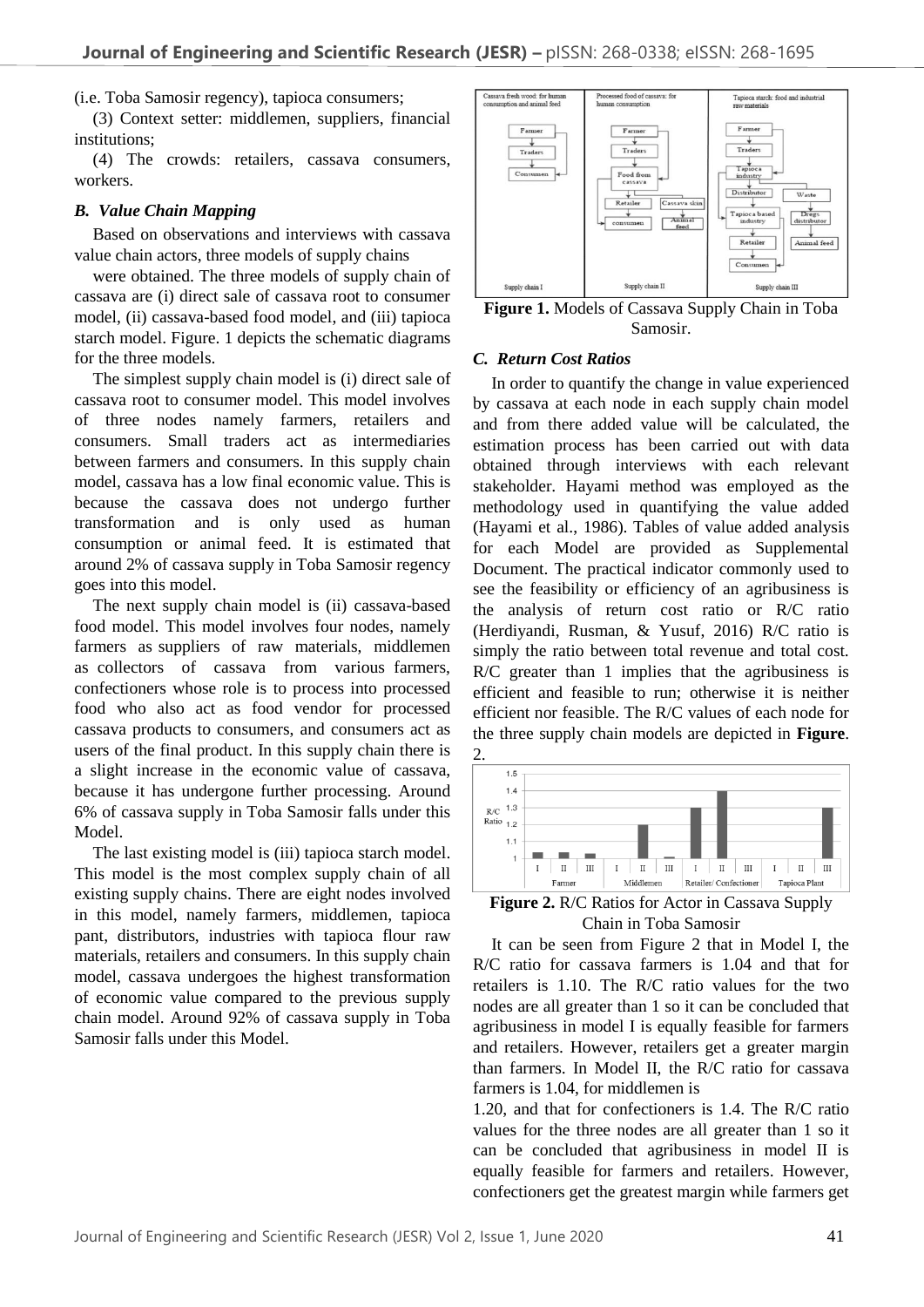the least. In Model III, the R/C ratio for cassava farmers is 1.03, for middlemen is 1.01, and that for tapioca plant is 1.3. The R/C ratio values for the three nodes are all greater than 1 so it can be concluded that agribusiness in model II is equally feasible for farmers and retailers. However, the tapioca plant gets the greatest margin while middlemen get the least.

### *D. Analysis*

#### *1) Implication of the Value Added to Value Chain*

The implications of the cassava value chain on the stakeholders involved will be discussed in this section. Compared to the three existing Models, farmers obtain the greatest added value in Models I and II. This is due to the absence of an intermediary actor who connects farmers and consumers. The issue for the farmers is that the absorption rates of Models I and II are much smaller than Model III. Based on interviews conducted with farmers, in Models I and II they can only sell around 100-200 kg in one transaction. Instead, farmers can sell on a large scale in one transaction, around 1- 10 tons, to middlemen for further supply to tapioca industry. On the other hand, the durability of cassava is very low, which can only survive for 4 days in a fresh condition, making it difficult to make a supply system.

Middlemen are found in Models II and III. In Model II, middlemen bridges demand from confectioner with supplies from farmers, while in Model II they bridges demand from tapioca factories with supplies from farmers. Middlemen enjoy higher margin in Model II rather than Model III. However, the market size of Model II is far below Model III. Middlemen will distribute cassava produced by farmers to large industries to take advantage of price differences. For this, farmers will sell lower prices to middlemen than market prices. The role of middlemen is needed by farmers because tapioca factories do not buy cassava in small volumes.

Retailers are only found in Models I and II. The added value obtained by retailers is far greater than the added value obtained by farmers. The target of buyers from retail traders is the people who shop in traditional markets. The added value obtained by retail traders is indeed higher when compared to other nodes, but the problem is that retail traders cannot sell on a large scale because of the small market absorption. Retailers must bear the risk of loss due to unsold cassava on the market, if stored for a long time cassava or cassava products will be damaged due to expiration.

The tapioca industry is the node in the supply chain that enjoys the highest added value. This happened due to the significant transformation of the value of cassava through the tapioca production process. The obstacle in developing the tapioca industry in Toba Samosir today is the quality of flour produced cannot compete with imported flour due to the capability of the factory.

#### *2) SWOT Analysis*

In order to deploy policy strategy in improving the cassava benefit for the stakeholders, a SWOT analysis was conducted. The first step in conducting this SWOT is to gather all factors that have potential influence the value chain both internal and external through a focused group discussion with stakeholders. The strength are land availability, market demand, processing plant availability, farmers institutions, local labour availability, and land ownership. The weaknesses are capital limitation of farmers, low technology, weak business partnership, lack of technology expertise, land tenure system, low educational level of workers, remote area, and short expiration time of cassava. The opportunity are improving farmers income, business and job opportunities, accessible suppliers, rapid technological progress, support from local government, increasing demand, divers product opportunities, demand from tapioca market. The threat are volatile cassava prices, poor agricultural tools and system, substitute product, consumer behaviour, fluctuated market absorption, competition to other agricultural products, and unpredictable weather.

#### **IV. CONCLUSIONS**

Based on the data and analysis, conclusions that can be drawn are:

- 1. Stakeholders of cassava value chain in Toba Samosir and their characteristics in terms of role, motivation, nature, interest and power have been identified and, therefore, are classified into four groups, namely key players, subject, context setter, and the crowds.
- 2. Models of cassava supply chain in Toba Samosir have been obtained and grouped into three models: (i) direct sale of cassava root to consumer model, (ii) cassava-based food model, and (iii) tapioca starch model.
- 3. Efficiency and feasibility of every node for each model of the cassava supply chain have been presented using return cost ratio or R/C ratio.
- 4. Policy strategy in improving the benefit of cassava for the stakeholders which will be useful for policy makers has been deployed using SWOT analysis.

Journal of Engineering and Scientific Research (JESR) Vol 2, Issue 1, June 2020 42